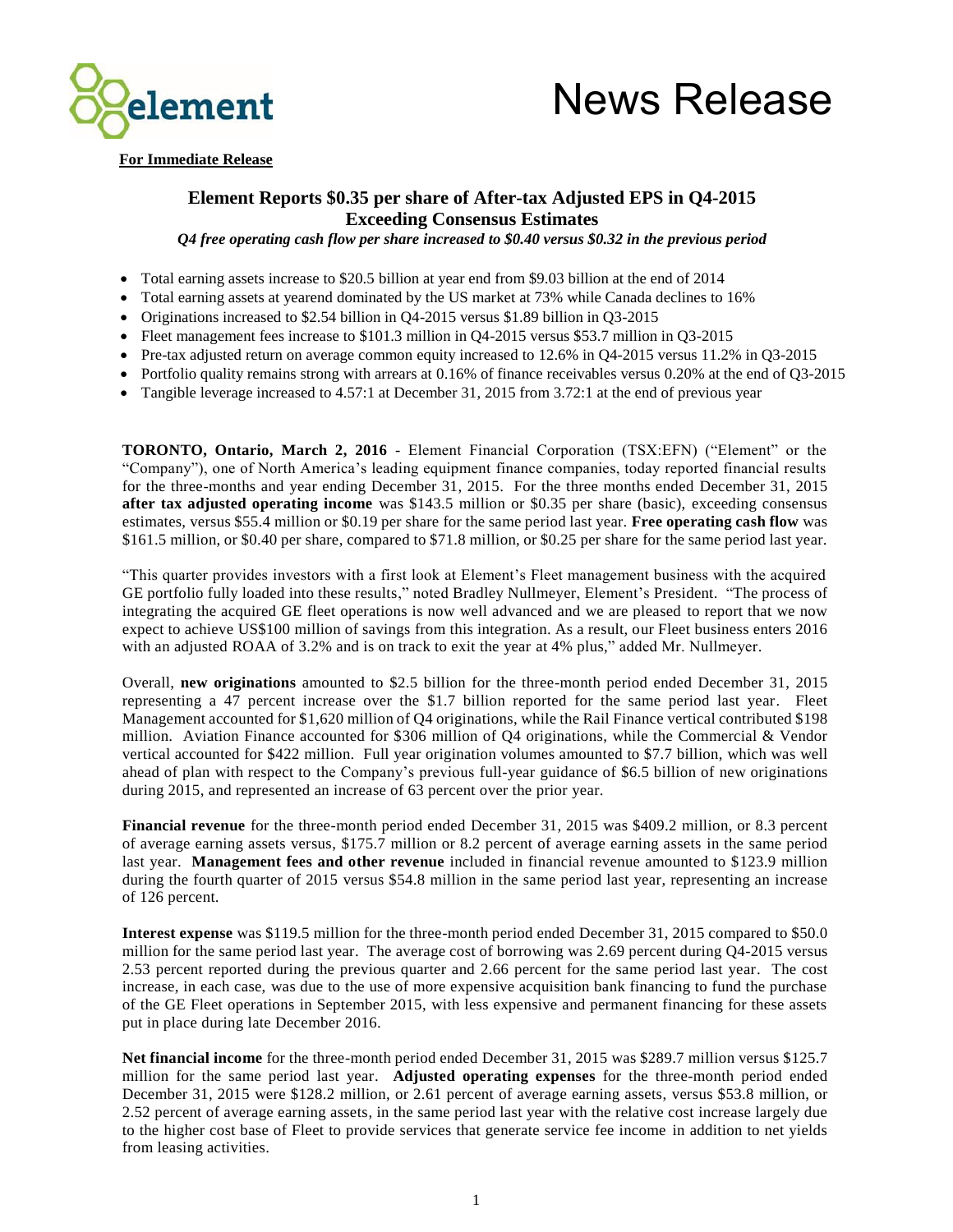**Total earning assets** increased to \$20.5 billion as at December 31, 2015 versus \$19.3 billion as at the end of the preceding quarter and \$9.0 billion as at the end of the same period last year. The year-over-year increase was due largely to the acquisition of the GE Fleet operations during Q3, 2015, representing \$7.8 billion of earning assets.

**Total debt** increased to \$18.7 billion as at December 31, 2015 from \$17.4 billion as at September 30, 2015 and \$8.1 billion as at December 31, 2014. The Company's **tangible leverage ratio** increased in line with our strategic objective of increasing return on equity to 4.57:1 as at December 31, 2015 versus 4.53:1 as at September 30, 2015, and from 3.72:1 as at the prior year end.

Using a discount rate of 6.5 percent, the Company estimates that the present value of its deferral of cash income tax liabilities for the next 12 plus years represents additional unleveraged value of \$4.50 per share.

"I am extremely pleased with the reception received from all of our stakeholders to the announcement we made last month that we are separating Element into two stand-alone public entities," noted Steven Hudson, Element's Chief Executive Officer. "From this process will emerge the world's largest publicly traded fleet management company with stable growth, pristine credit quality and recurring high-margin fee income as well as a high-growth commercial finance business that will transition by the end of the year to an asset management business with a strong investment-grade balance sheet," added Mr. Hudson.

### **Dividends Declared**

The Company's Board of Directors has authorized and declared a quarterly dividend of \$0.025 per outstanding common share of Element for the first quarter of 2016. The dividend will be paid on April 15, 2016 to shareholders of record at the close of business on March 31, 2016. These dividends are designated to be eligible dividends for purposes of section 89(1) of the Income Tax Act (Canada).

The Company's Board of Directors also declared the following dividends on Element's preferred shares:

- A quarterly dividend of \$0.4125 per outstanding Cumulative 5-Year Rate Reset Preferred Share, Series A (TSX: EFN.PR.A) payable on March 31, 2016 to shareholders of record on the close of business on March 17, 2016. The dividend payment is for the quarterly period up to but excluding March 31, 2016.
- A quarterly dividend of \$0.40625 per outstanding Cumulative 5-Year Rate Reset Preferred Share, Series C (TSX: EFN.PR.C) payable on March 31, 2016 to shareholders of record on the close of business on March 17, 2016. The dividend payment is for the quarterly period up to but excluding March 31, 2016.
- A quarterly dividend of \$0.40 per outstanding Cumulative 5-Year Rate Reset Preferred Share, Series E (TSX: EFN.PR.E) payable on March 31, 2016 to shareholders of record on the close of business on March 17, 2016. The dividend payment is for the quarterly period up to but excluding March 31, 2016.
- A quarterly dividend of \$0.40625 per outstanding Cumulative 5-Year Rate Reset Preferred Share, Series G (TSX: EFN.PR.G) payable on March 31, 2016 to shareholders of record on the close of business on March 17, 2016. The dividend payment is for the quarterly period up to but excluding March 31, 2016.

These dividends are designated to be eligible dividends for purposes of section 89(1) of the Income Tax Act (Canada).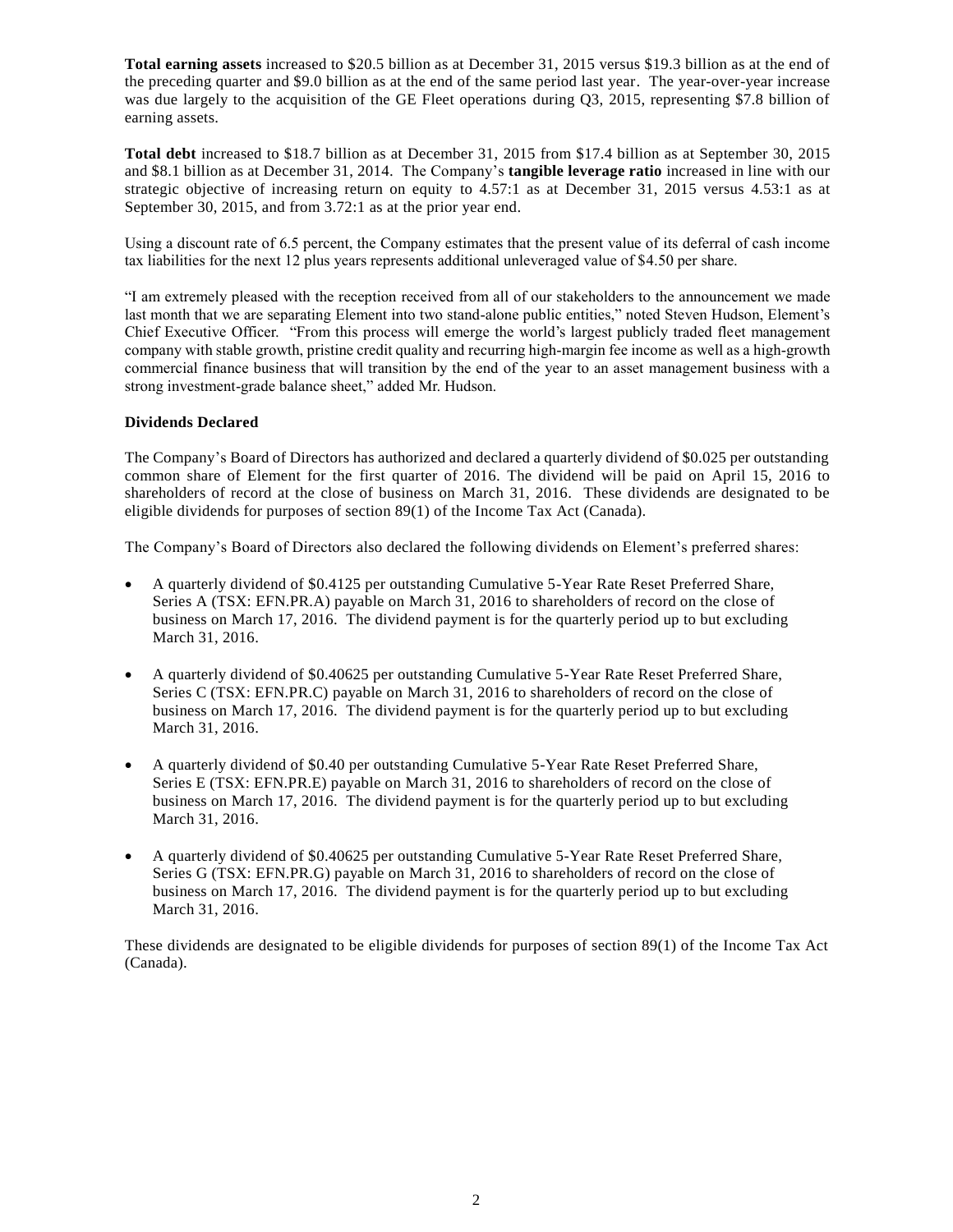### **Conference Call**

A conference call to discuss the results with analysts will be held on Wednesday, March 2, 2016 at 5:00 p.m. Eastern Time. The conference call can be accessed by dialing the following numbers:

| North America Toll-Free: | 1-866-696-5910 passcode 8146137                     |
|--------------------------|-----------------------------------------------------|
| Local:                   | 416-695-7806 passcode 8146137                       |
| International:           | https://www.confsolutions.ca/ILT?oss=7P1R8666965910 |

A series of presentation slides will be referenced by management during the conference call. These slides will be available on the Company's website in advance of the conference call and may be accessed at [http://www.elementcorp.com/investors/presentations-1.](http://www.elementcorp.com/investors/presentations-1)

The conference call will be recorded and can be accessed until April 1, 2016 by dialing 1-800-408-3053 or 905-694-9451 and entering the pass code 1939049.

#### **Non-IFRS Measures**

The Company's consolidated financial statements have been prepared in accordance with International Financial Reporting Standards ("IFRS") as issued by the International Accounting Standards Board ("IASB") and the accounting policies we adopted in accordance with IFRS.

The Company believes that certain Non-IFRS Measures can be useful to investors because they provide a means by which investors can evaluate the Company's underlying key drivers and operating performance of the business, exclusive of certain adjustments and activities that investors may consider to be unrelated to the underlying economic performance of the business of a given period. Throughout this Press Release, management used a number of terms and ratios which do not have a standardized meaning under IFRS and are unlikely to be comparable to similar measures presented by other organizations. A full description of these measures can be found in the Management Discussion  $\&$  Analysis that accompanies the financial statements for the year and quarter ended December 31, 2015.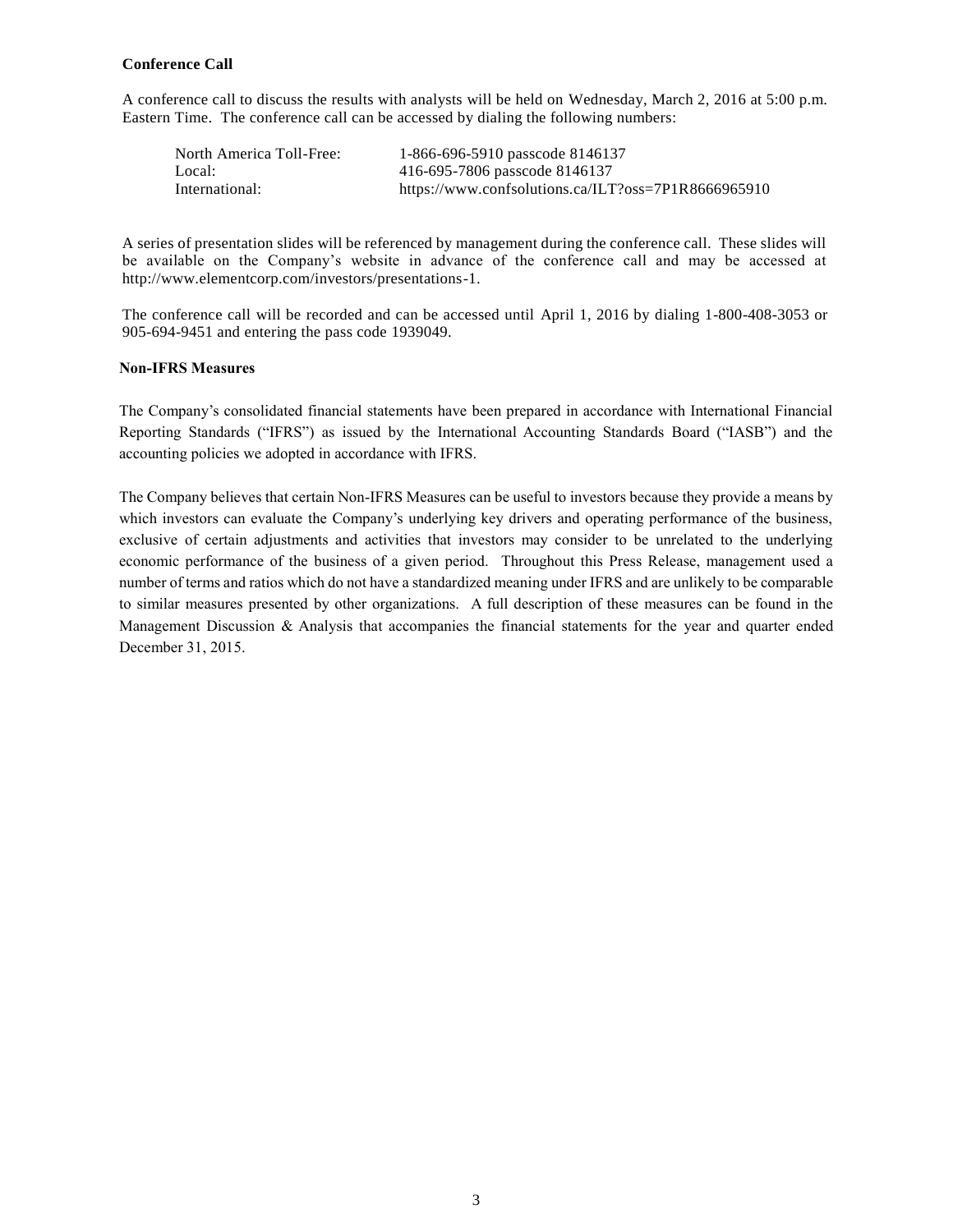# The following table provide a reconciliation of non-IFRS to IFRS measures related to the Company:

|                                                                            |                      |                      | As at and for the three months ended |                      | As at and for the year ended |                      |
|----------------------------------------------------------------------------|----------------------|----------------------|--------------------------------------|----------------------|------------------------------|----------------------|
| \$ thousands (except % and per share amounts)                              |                      | December 31,<br>2015 | September 30,<br>2015                | December 31.<br>2014 | December 31,<br>2015         | December 31,<br>2014 |
| Reported and adjusted income measures                                      |                      |                      |                                      |                      |                              |                      |
| Net income (loss)                                                          | A                    | 104,433              | (4,656)                              | 47,064               | 174,431                      | 54,069               |
| Adjustments:                                                               |                      |                      |                                      |                      |                              |                      |
| Amortization of debenture synthetic discount                               |                      | 2,955                | 2,906                                | 1,445                | 9,289                        | 2.863                |
| Share-based compensation                                                   |                      | 9,449                | 8,774                                | 6,135                | 34,197                       | 18,851               |
| Amortization of intangible assets from<br>acquisitions                     |                      | 16,445               | 4.972                                | 7.840                | 31,362                       | 10.447               |
| Transaction and integration costs                                          |                      | 34,747               | 128,068                              | 3,346                | 203,283                      | 99,141               |
| Provision (recovery) of income taxes                                       |                      | (6, 491)             | (32, 943)                            | 6,008                | (16,749)                     | 4,099                |
| <b>Adjusted operating income</b>                                           | $\mathbf B$          | 161,538              | 107,121                              | 71,838               | 435,813                      | 189,470              |
| Provision for taxes applicable to adjusted<br>operating income             | $\mathbf C$          | (18,060)             | (19, 948)                            | (16, 393)            | (76, 237)                    | (41,085)             |
| After-tax adjusted operating income                                        | $D = B - C$          | 143,478              | 87.173                               | 55,445               | 359,576                      | 148,385              |
| Cumulative preferred share dividends during the<br>period                  | Y                    | 8,912                | 8,904                                | 6,109                | 31,047                       | 18,935               |
| After-tax adjusted operating income<br>attributable to common shareholders | $D1=$<br>$D-Y$       | 134,566              | 78,269                               | 49,336               | 328,529                      | 129,450              |
| <b>Selected cash flow amounts</b>                                          |                      |                      |                                      |                      |                              |                      |
| Adjusted operating income before income taxes                              | $\mathbf B$          | 161,538              | 107,121                              | 71,838               | 435,813                      | 189,470              |
| Selected statement of financial position<br>amounts                        |                      |                      |                                      |                      |                              |                      |
| Finance receivables, before allowance for credit<br>losses                 | E                    | 17,589,087           | 16,371,356                           | 8,482,904            | 17,589,087                   | 8,482,904            |
| Allowance for credit losses                                                | $\mathbf{F}$         | 33,791               | 24,135                               | 16,915               | 33,791                       | 16,915               |
| Earning assets                                                             |                      |                      |                                      |                      |                              |                      |
| Net investment in finance receivable                                       | G                    | 16,199,530           | 15,174,976                           | 7,749,260            | 16,199,530                   | 7,749,260            |
| Equipment under operating leases                                           | H                    | 4,126,553            | 3,991,195                            | 1,279,670            | 4,126,553                    | 1,279,670            |
| Investment in managed fund                                                 | H1                   | 143,936              | 138,788                              |                      | 143,936                      |                      |
| Total earning assets                                                       | $I = G + H$<br>$+H1$ | 20,470,019           | 19,304,959                           | 9,028,930            | 20,470,019                   | 9,028,930            |
| Average earning assets, net                                                | J                    | 19,636,834           | 12,997,240                           | 8,543,386            | 13,056,842                   | 5,888,922            |
| Goodwill and intangible assets                                             | $\mathbf K$          | 2,245,298            | 2,152,541                            | 863,008              | 2,245,298                    | 863,008              |
| Accounts payable and accrued liabilities                                   | L                    | 654,638              | 660,578                              | 368,113              | 654,638                      | 368,113              |
| Secured borrowings                                                         | M                    | 17,862,038           | 16,576,204                           | 7,751,395            | 17,862,038                   | 7,751,395            |
| Unsecured convertible debentures                                           | $\mathbf N$          | 836,472              | 831,916                              | 303,147              | 836,472                      | 303,147              |
| Total debt                                                                 | $O=M+$<br>N          | 18,698,510           | 17,408,120                           | 8,054,542            | 18,698,510                   | 8,054,542            |
| Average debt                                                               | $\mathbf{P}$         | 17,803,601           | 11,645,733                           | 7,536,131            | 11,840,871                   | 4,779,722            |
| Total shareholders' equity                                                 | Q                    | 5,717,555            | 5,377,345                            | 2,830,951            | 5,717,555                    | 2,830,951            |
| Preferred shares                                                           | $\mathbb{R}$         | 533,656              | 533,635                              | 365,113              | 533,656                      | 365,113              |
| Common shareholders' equity                                                | $S = Q - R$          | 5,183,899            | 4,843,710                            | 2,465,838            | 5,183,899                    | 2,465,838            |
| Average common shareholders' equity                                        | $\mathbf T$          | 4,857,497            | 3,500,993                            | 2,406,023            | 3,417,151                    | 1,840,665            |
| Average total shareholders' equity                                         | U                    | 5,391,140            | 4,034,893                            | 2,771,135            | 3,882,088                    | 2,121,399            |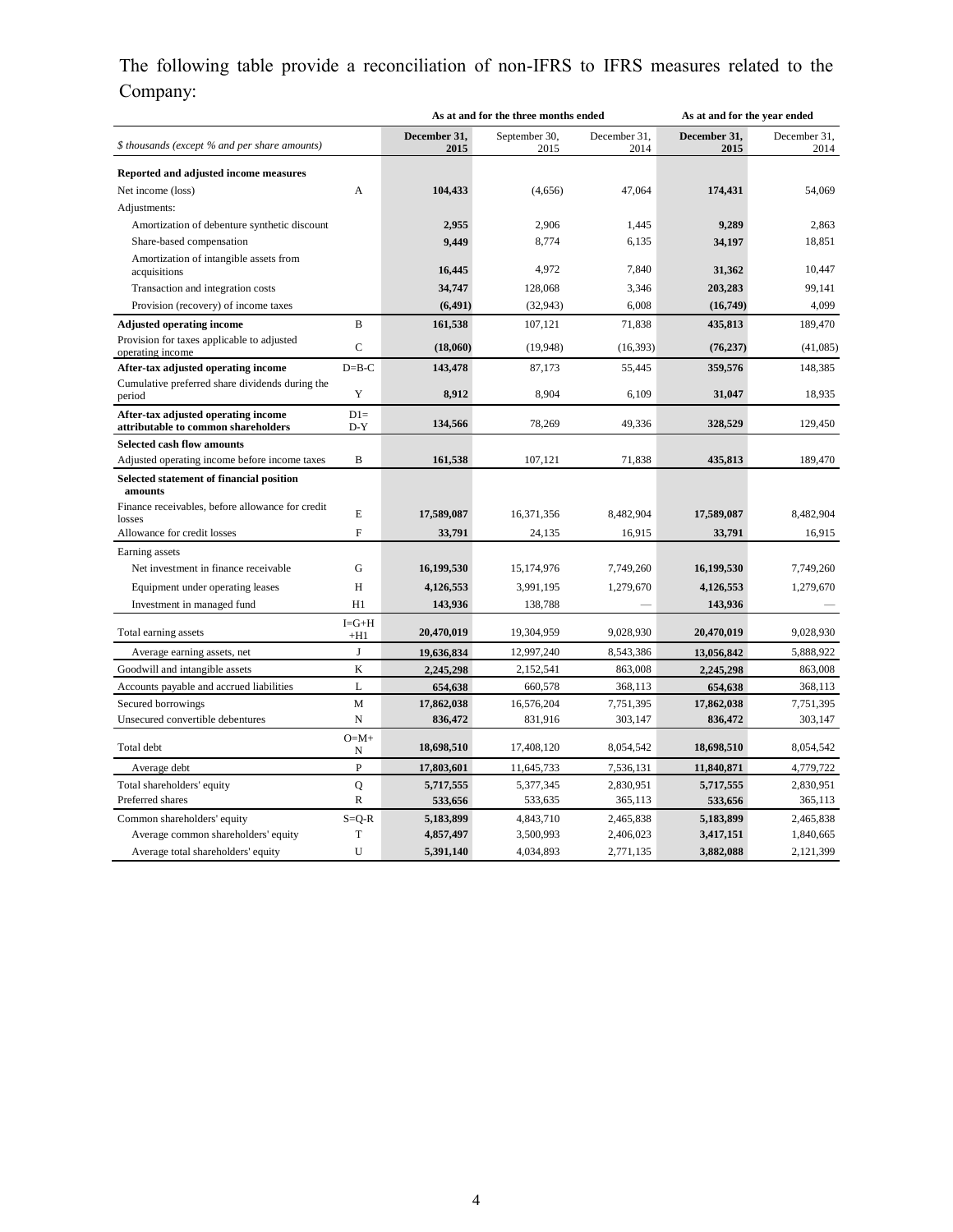| Non-IFRS and IFRS Key Annualized Operating Ratios and per Share Information: |  |  |
|------------------------------------------------------------------------------|--|--|
|                                                                              |  |  |

|                                                                               |                |                      |               | As at and for the three months ended |               |                      |    | As at and for the year ended |               |                      |
|-------------------------------------------------------------------------------|----------------|----------------------|---------------|--------------------------------------|---------------|----------------------|----|------------------------------|---------------|----------------------|
| \$ thousands (except % and per share<br>amounts)                              |                | December 31.<br>2015 |               | September 30,<br>2015                |               | December 31,<br>2014 |    | December 31.<br>2015         |               | December 31.<br>2014 |
| Free operating cashflow per<br>share [hasic]                                  | $(B-Y)/W$ \$   | 0.40                 | <sup>\$</sup> | 0.32                                 | <sup>\$</sup> | 0.25                 | S  | 1.33                         | \$.           | 0.76                 |
| After-tax adjusted operating<br>income per share [basic] (1)                  | $(D1)/W$ \$    | 0.35                 | <sup>S</sup>  | $0.26$ \$                            |               | 0.19                 | S  | 1.08                         | \$            | 0.57                 |
| After-tax proforma diluted<br>adjusted operating income per<br>share          | $(D1+Z)/$<br>X | 0.33                 | <sup>S</sup>  | 0.25 S                               |               | 0.18S                |    | 1.04                         | <sup>\$</sup> | 0.56                 |
| Key annualized operating ratios<br>Leverage ratios                            |                |                      |               |                                      |               |                      |    |                              |               |                      |
| Financial leverage ratio                                                      | O/Q            | 3.27                 |               | 3.24                                 |               | 2.85                 |    | 3.27                         |               | 2.85                 |
| Tangible leverage ratio                                                       |                | 4.57                 |               | 4.53                                 |               | 3.72                 |    | 4.57                         |               | 3.72                 |
| Average financial leverage ratio                                              | P/U            | 3.30                 |               | 2.89                                 |               | 2.72                 |    | 3.05                         |               | 2.25                 |
| Average tangible leverage ratio                                               |                | 4.72                 |               | 3.59                                 |               | 3.60                 |    | 4.06                         |               | 2.60                 |
| Other key operating ratios                                                    |                |                      |               |                                      |               |                      |    |                              |               |                      |
| Allowance for credit losses as a percentage<br>of finance receivables         | F/E            | 0.19%                |               | 0.15%                                |               | 0.20%                |    | 0.19%                        |               | 0.20%                |
| Adjusted operating income on average<br>common shareholders' equity           | $(B-Y)/T$      | 12.57%               |               | 11.22%                               |               | 10.93%               |    | 11.85%                       |               | 9.26%                |
| Adjusted operating income on average<br>earning assets                        | B/J            | 3.30%                |               | 3.30%                                |               | 3.36%                |    | 3.34%                        |               | 3.22%                |
| After-tax adjusted operating income on<br>average common shareholders' equity | $(D-Y)/T$      | 11.08%               |               | 8.94%                                |               | 8.20%                |    | 9.61%                        |               | 7.03%                |
| After-tax adjusted operating income on<br>average earning assets              | D/J            | 2.92%                |               | 2.68%                                |               | 2.60%                |    | 2.75%                        |               | 2.52%                |
| Per share information                                                         |                |                      |               |                                      |               |                      |    |                              |               |                      |
| Number of shares outstanding (including)<br>special warrants)                 | V              | 386,135              |               | 385,798                              |               | 264,059              |    | 386,135                      |               | 264,059              |
| Weighted average number of shares<br>outstanding [basic]                      | W              | 385,930              |               | 305,073                              |               | 264,057              |    | 305,230                      |               | 225,289              |
| Proforma diluted average number of shares<br>outstanding                      | X              | 435,469              |               | 356,149                              |               | 269,431              |    | 344,906                      |               | 230,663              |
| Cumulative preferred share dividends during<br>the period                     | Y              | 8,912                | $\mathbb{S}$  | 8,904 \$                             |               | 6,109                | \$ | 31,047                       | $\mathcal{S}$ | 18,935               |
| Other effects of dilution adjusted<br>operating income basis                  | Z              | 9,600                | \$            | 9,029 \$                             |               |                      | \$ | 28,520                       | \$            |                      |
| Net income (loss) per share [basic]                                           | $(A-Y)/W$      | 0.25                 | \$            | $(0.04)$ \$                          |               | 0.16                 | \$ | 0.47                         | $\mathcal{S}$ | 0.16                 |
| Net income (loss) per share [diluted]                                         |                | 0.24                 | \$            | $(0.04)$ \$                          |               | 0.15                 | \$ | 0.46                         | \$            | 0.15                 |
| Book value per share                                                          | S/V            | 13.43                | $\mathcal{S}$ | $12.56$ \$                           |               | 9.34                 | \$ | 13.43                        | $\mathcal{S}$ | 9.34                 |

(1) For the period ended September 30, 2015, adjusted for the timing of the closing of the GE Fleet Operations in Mexico, Australia and New Zealand, the Company would report adjusted operating income per share of \$0.28.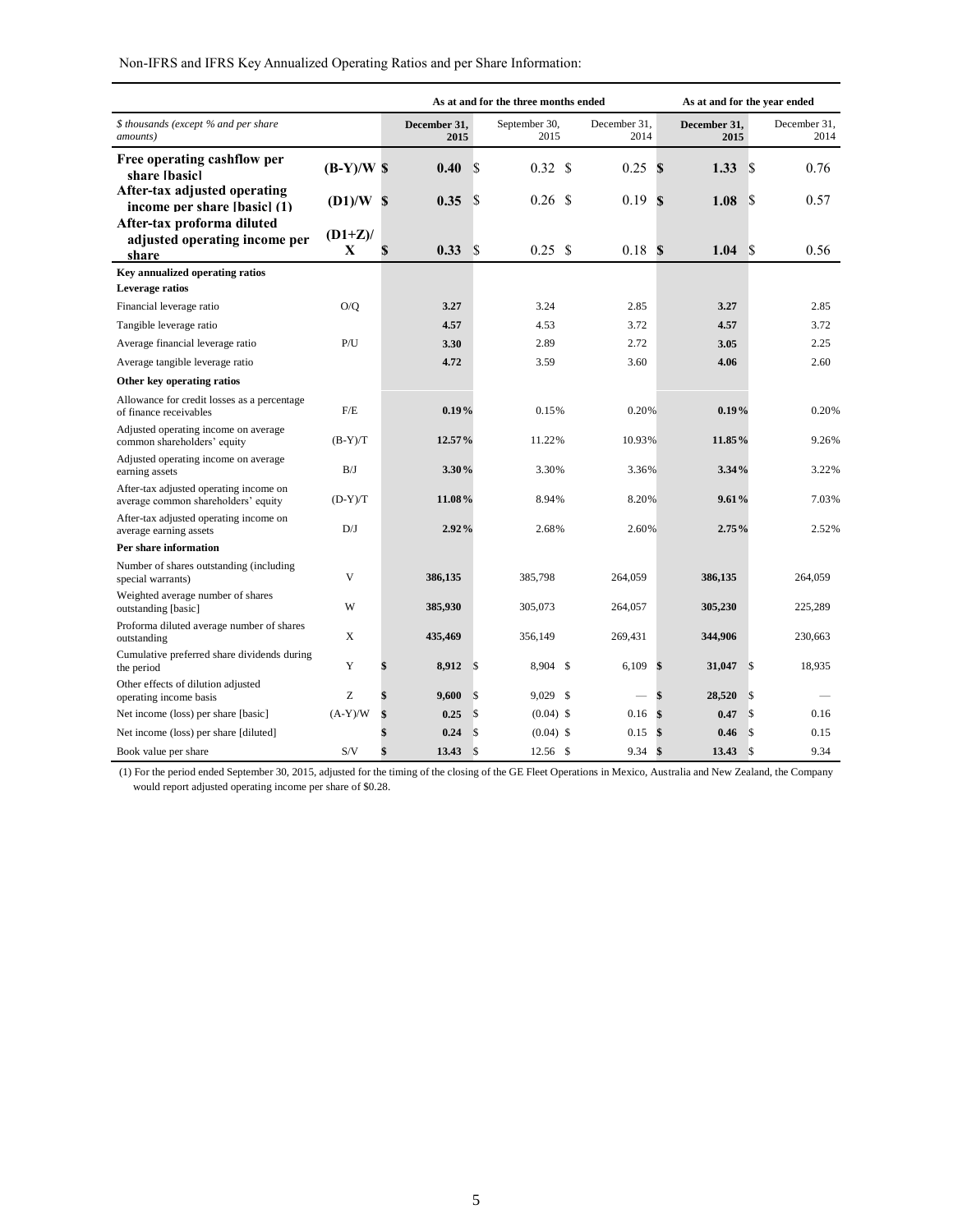## *Quarterly Selected Financial Information and Financial Ratios*

The following tables summarize key financial data and key operating ratios for the three-month periods ended December 31, 2015, September 30, 2015 and December 31, 2014:

|                                                                                       | As at and for the three months ended |                             |                            |  |  |  |
|---------------------------------------------------------------------------------------|--------------------------------------|-----------------------------|----------------------------|--|--|--|
| (in \$000's for stated values, except ratios and per share<br>amounts)                | December 31.<br>2015<br>\$           | September 30,<br>2015<br>\$ | December 31.<br>2014<br>\$ |  |  |  |
| After tax adjusted operating income (loss) per<br>share (basic) (1)                   | 0.35                                 | 0.26                        | 0.19                       |  |  |  |
| Free operating cash flows per share (basic) (1)                                       | 0.40                                 | 0.32                        | 0.25                       |  |  |  |
| Financial revenue (1)                                                                 | 409,240                              | 258,521                     | 175,703                    |  |  |  |
| Adjusted operating income (1)                                                         | 161,538                              | 107,121                     | 71,838                     |  |  |  |
| After tax adjusted operating income (1)                                               | 143,478                              | 87,173                      | 55,445                     |  |  |  |
| Income before taxes                                                                   | 97,942                               | (37, 599)                   | 53,072                     |  |  |  |
| Net income                                                                            | 104,433                              | (4,656)                     | 47,064                     |  |  |  |
| Total assets                                                                          | 25, 163, 345                         | 23,572,478                  | 11,290,502                 |  |  |  |
| Net investment in finance receivables                                                 | 16,199,530                           | 15,174,976                  | 7,749,260                  |  |  |  |
| Equipment under operating leases                                                      | 4,126,553                            | 3,991,195                   | 1,279,670                  |  |  |  |
| Investment in managed fund                                                            | 143,936                              | 138,788                     |                            |  |  |  |
| Total earning assets                                                                  | 20,470,019                           | 19,304,959                  | 9,028,930                  |  |  |  |
| Total finance assets                                                                  | 21,835,861                           | 20,482,756                  | 9,745,659                  |  |  |  |
| New originations                                                                      | 2,544,870                            | 1,889,951                   | 1,665,765                  |  |  |  |
| Finance receivables and equipment under operating lease<br>from acquisitions $(2)$    |                                      | 7,785,499                   |                            |  |  |  |
| Secured borrowings                                                                    | 17,862,038                           | 16,576,204                  | 7,751,395                  |  |  |  |
| Convertible debentures                                                                | 836,472                              | 831,916                     | 303,147                    |  |  |  |
| Total debt                                                                            | 18,698,510                           | 17,408,120                  | 8,054,542                  |  |  |  |
| Average finance receivables (1)                                                       | 15,589,686                           | 10,808,794                  | 7,396,499                  |  |  |  |
| Average equipment under operating leases (1)                                          | 3,906,412                            | 2,051,627                   | 1,146,887                  |  |  |  |
| Average investment in managed fund                                                    | 140,736                              | 136,819                     |                            |  |  |  |
| Average earning assets (1)                                                            | 19,636,834                           | 12,997,240                  | 8,543,386                  |  |  |  |
| Average debt outstanding (1)                                                          | 17,803,601                           | 11,645,733                  | 7,536,131                  |  |  |  |
| Number of shares outstanding (including special warrants)                             | 386,135                              | 385,798                     | 264,059                    |  |  |  |
| Weighted average number of shares outstanding (including<br>special warrants) [basic] | 385,930                              | 305,073                     | 264,057                    |  |  |  |
| Total shareholders' equity                                                            | 5,717,555                            | 5,377,345                   | 2,830,951                  |  |  |  |
| Average common shareholders' equity (1)                                               | 4,857,497                            | 3,500,993                   | 2,406,023                  |  |  |  |
| Earnings per share [basic]<br>Earnings per share [diluted]                            | 0.25<br>0.24                         | (0.04)<br>(0.04)            | 0.16<br>0.15               |  |  |  |

*(1) For additional information, see "Description of Non-IFRS Measures" section.*

*(2) Three months ended September 30, 2015, relates to the estimated fair value assigned to finance receivables equipment under operating lease from the acquisition of the GE Fleet Operations on August 31, 2015 and September 30, 2015.*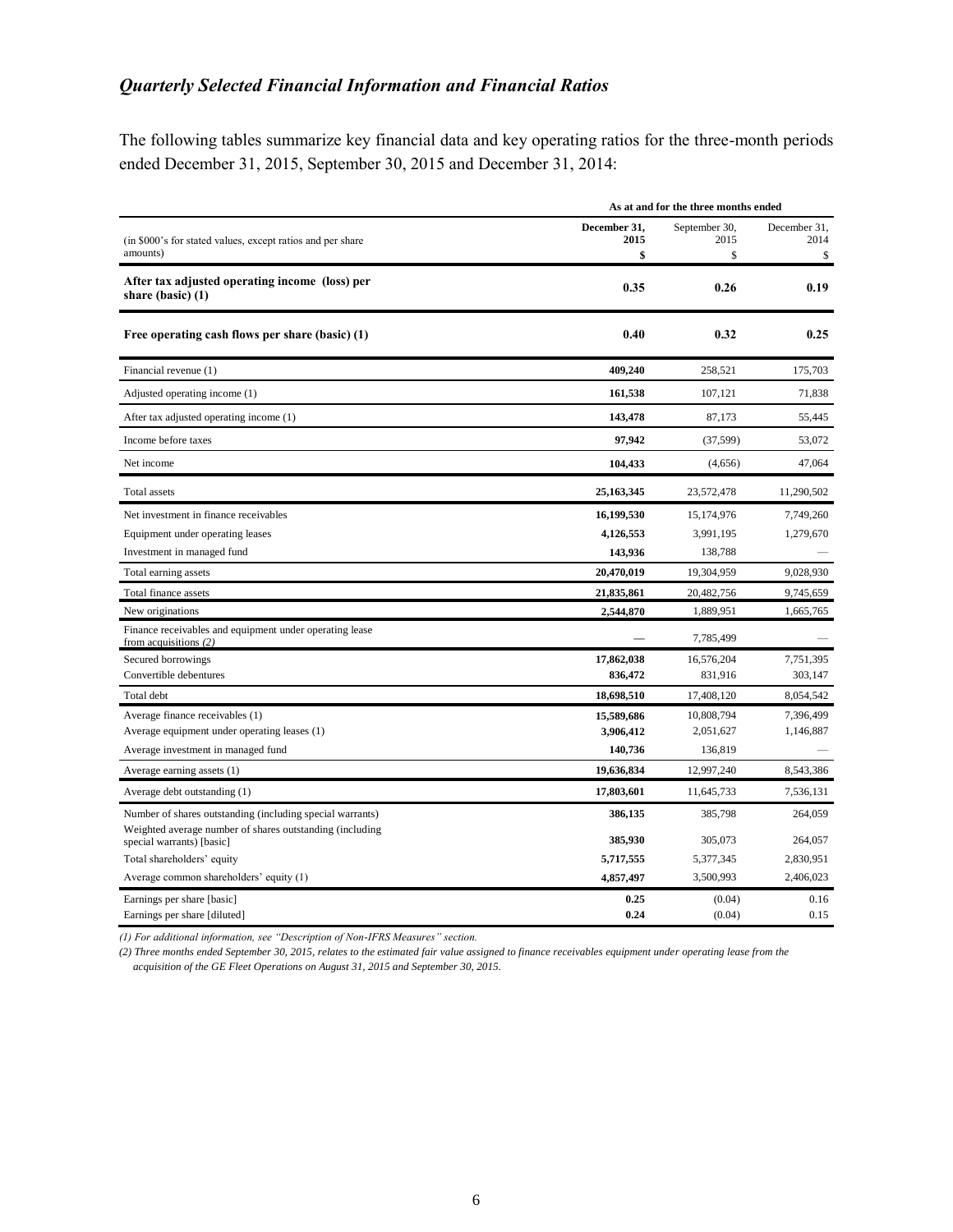The following table summarizes key operating ratios as at and for the three months ended:

|                                                                                                 |                      | As at and for the three-months ended |                      |
|-------------------------------------------------------------------------------------------------|----------------------|--------------------------------------|----------------------|
|                                                                                                 | December 31,<br>2015 | September 30,<br>2015                | December 31,<br>2014 |
| Leverage ratios                                                                                 |                      |                                      |                      |
| Standard Leverage (2) (3)                                                                       |                      |                                      |                      |
| - Financial leverage ratio                                                                      | 3.27                 | 3.24                                 | 2.85                 |
| - Average financial leverage ratio                                                              | 3.30                 | 2.89                                 | 2.72                 |
| Bank Covenant (2) (4)                                                                           |                      |                                      |                      |
| - Tangible leverage ratio                                                                       | 4.57                 | 4.53                                 | 3.72                 |
| - Average tangible leverage ratio                                                               | 4.72                 | 3.59                                 | 3.60                 |
| Other ratios and yields                                                                         |                      |                                      |                      |
| Allowance for credit losses as a percentage of finance<br>receivables (2)                       | 0.19%                | 0.15%                                | 0.20%                |
| Annualized credit loss provision as a percentage of<br>average finance receivables (2)          | 0.19%                | 0.17%                                | 0.12%                |
| Portfolio average remaining life (in months, excluding<br>equipment under operating leases) (2) | 24.9                 | 24.2                                 | 24.8                 |
| Adjusted operating income on average common<br>shareholders' equity (2)                         | 12.57%               | 11.22%                               | 10.93%               |
| Adjusted operating income on average earning assets (2)                                         | 3.30%                | 3.30%                                | 3.36%                |
| After-tax adjusted operating income on average common<br>shareholders' equity (2)               | 11.08%               | 8.94%                                | 8.20%                |
| After-tax adjusted operating income on average earning<br>assets $(2)$                          | 2.92%                | 2.68%                                | 2.60%                |
| Book value per share                                                                            | \$<br>13.43S         | $12.56$ \$                           | 9.34                 |

*(1) All are ratios presented on an annualized basis.* 

*(2) For additional information, see "Description of Non-IFRS Measures" section.*

*(3) Financial leverage ratio is computed as total debt (the sum of secured borrowings and extendible convertible debentures) divided by total shareholders' equity. (4) Computed under bank covenant.*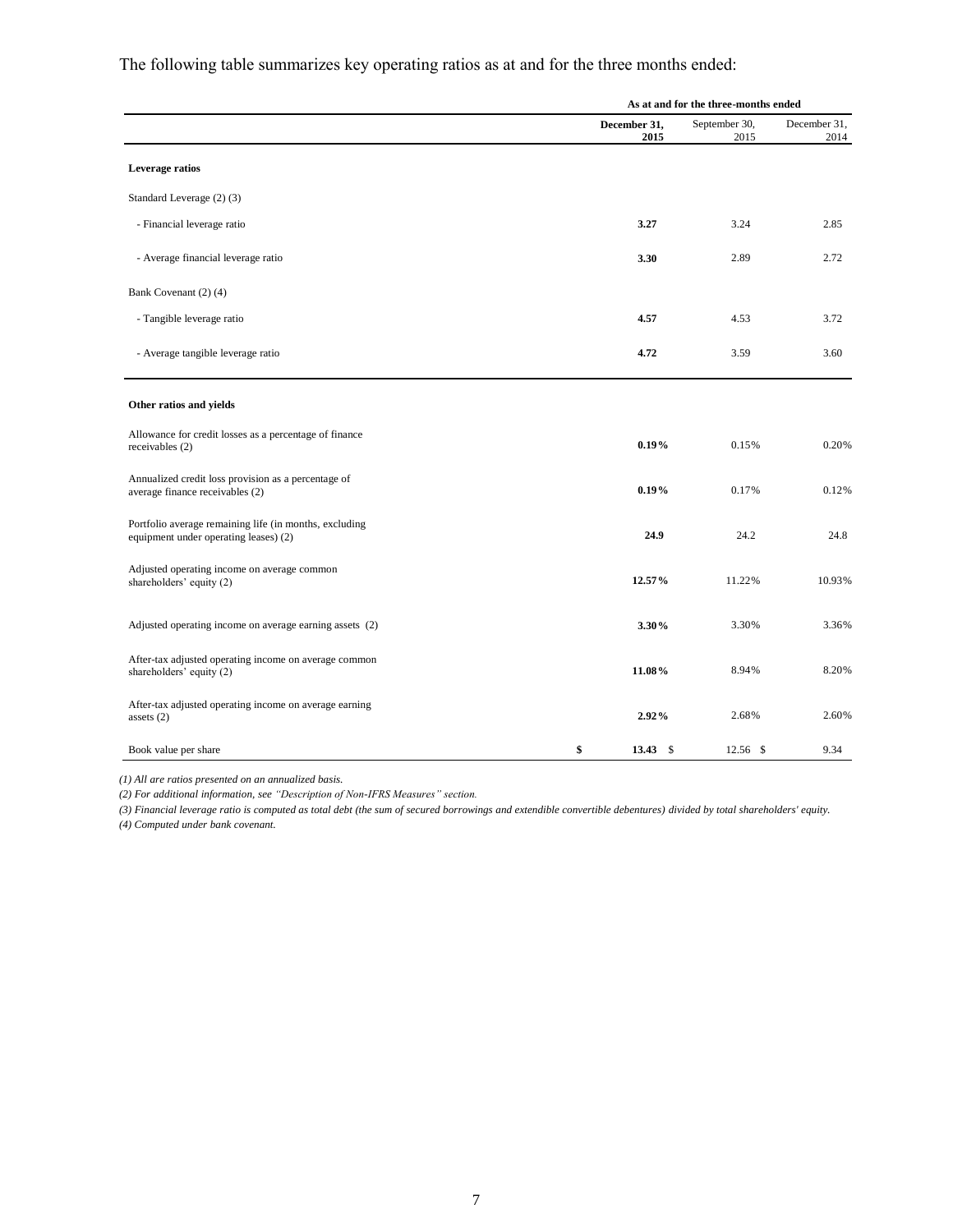## *Annual Selected Financial Information and Financial Ratios*

The following table summarizes key financial data as at and for the year ended December 31, 2015:

|                                                                                       | vear ended           | As at and for the As at and for the<br>vear ended | As at and for the<br>vear ended | As at and for the<br>vear ended | As at and for the<br>nine-months<br>ended |
|---------------------------------------------------------------------------------------|----------------------|---------------------------------------------------|---------------------------------|---------------------------------|-------------------------------------------|
| (in \$000's for stated values, except ratios and per share                            | December 31,<br>2015 | December 31,<br>2014                              | December 31,<br>2013            | December 31,<br>2012            | December 31,<br>2011                      |
| amounts)                                                                              | \$                   | \$                                                | \$                              | \$                              | \$                                        |
| After tax adjusted operating income (loss) per<br>share (basic) (1)                   | 1.08                 | 0.57                                              | 0.34                            | 0.14                            | (0.01)                                    |
| Free operating cash flows per share (basic) (1)                                       | 1.33                 | 0.76                                              | 0.47                            | 0.19                            | (0.01)                                    |
| Financial revenue (1)                                                                 | 1,062,820            | 474,323                                           | 163,117                         | 53,006                          | 10,386                                    |
| Adjusted operating income (1)                                                         | 435,813              | 189,470                                           | 65,261                          | 14,910                          | (428)                                     |
| After tax adjusted operating income (1)                                               | 359,576              | 148,385                                           | 47,680                          | 10,941                          | (1,034)                                   |
| Income before taxes                                                                   | 157,682              | 58,168                                            | 4,846                           | (11,370)                        | (7, 544)                                  |
| Net income                                                                            | 174,431              | 54,069                                            | (1,650)                         | (6,420)                         | (6,071)                                   |
| <b>Total assets</b>                                                                   | 25,163,345           | 11,290,502                                        | 3,454,653                       | 1,508,892                       | 416,715                                   |
| Net investment in finance receivables                                                 | 16,199,530           | 7,749,260                                         | 2,739,445                       | 1,300,003                       | 231,183                                   |
| Equipment under operating leases                                                      | 4,126,553            | 1,279,670                                         | 239,055                         |                                 |                                           |
| Investment in managed fund                                                            | 143,936              |                                                   |                                 |                                 |                                           |
| Total earning assets                                                                  | 20,470,019           | 9,028,930                                         | 2,978,500                       | 1,300,003                       | 231,183                                   |
| Total finance assets                                                                  | 21,835,861           | 9,745,659                                         | 3,002,283                       | 1,314,617                       | 231,537                                   |
| New originations                                                                      | 7.693.308            | 4,717,146                                         | 2,101,755                       | 689.330                         | 119,671                                   |
| Finance receivables and equipment under operating lease<br>from acquisitions $(2)$    | 7,785,499            | 4,298,224                                         | 573,008                         | 756,236                         | 158,474                                   |
| Secured borrowings                                                                    | 17,862,038           | 7,751,395                                         | 1,893,910                       | 989,128                         | 172,517                                   |
| Convertible debentures                                                                | 836,472              | 303,147                                           |                                 |                                 |                                           |
| Total debt                                                                            | 18,698,510           | 8,054,542                                         | 1,893,910                       | 989,128                         | 172,517                                   |
| Average finance receivables (1)                                                       | 10,734,243           | 5,027,425                                         | 1,879,729                       | 629,485                         | 168,099                                   |
| Average equipment under operating leases (1)                                          | 2,250,018            | 861,497                                           | 14,049                          |                                 |                                           |
| Average investment in managed fund                                                    | 72,581               |                                                   |                                 |                                 |                                           |
| Average earning assets (1)                                                            | 13,056,842           | 5,888,922                                         | 1,893,778                       | 629.485                         | 168,099                                   |
| Average debt outstanding (1)                                                          | 11,840,871           | 4,779,722                                         | 1,381,880                       | 453,356                         | 119,624                                   |
| Number of shares outstanding (including special warrants)                             | 386,135              | 264,059                                           | 188,935                         | 102,542                         | 66,380                                    |
| Weighted average number of shares outstanding (including<br>special warrants) [basic] | 305,230              | 225,289                                           | 138,423                         | 78,132                          | 33,302                                    |
| Total shareholders' equity                                                            | 5,717,555            | 2,830,951                                         | 1,446,656                       | 423,425                         | 238,341                                   |
| Average common shareholders' equity (1)                                               | 3,417,151            | 1,840,665                                         | 736,981                         | 300,807                         | 91,687                                    |
| Common share dividends declared per share                                             | 0.025                |                                                   |                                 |                                 |                                           |
| Earnings per share [basic]                                                            | 0.47                 | 0.16                                              | (0.01)                          | (0.08)                          | (0.18)                                    |
| Earnings per share [diluted]                                                          | 0.46                 | 0.15                                              | (0.01)                          | (0.08)                          | (0.18)                                    |

*(1) For additional information, see "Description of Non-IFRS Measures" section.*

*(2) For December 31, 2015 -Fair value assigned to the finance assets from the acquisition of GE Fleet Operations on August 31, 2015 and September 30, 2015.*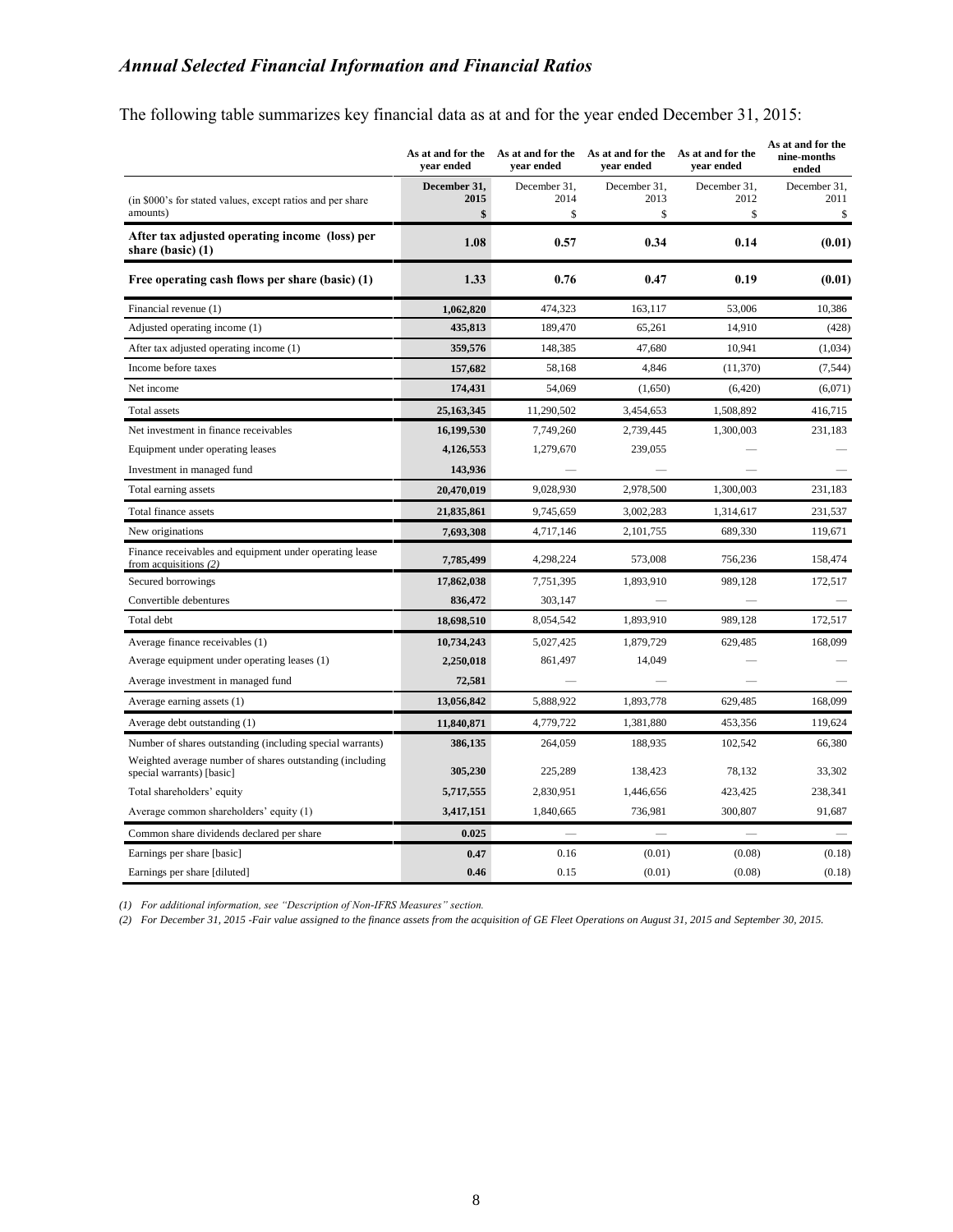The following table summarizes key operating ratios as at and for the year ended:

|                                                                                              | As at and for the year ended |                      |
|----------------------------------------------------------------------------------------------|------------------------------|----------------------|
|                                                                                              | December 31,<br>2015         | December 31,<br>2014 |
| Leverage ratios                                                                              |                              |                      |
| Standard Leverage (1)(2)                                                                     |                              |                      |
| - Financial leverage ratio                                                                   | 3.27                         | 2.85                 |
| - Average financial leverage ratio                                                           | 3.05                         | 2.25                 |
| Bank Covenant (1) (3)                                                                        |                              |                      |
| - Tangible leverage ratio                                                                    | 4.57                         | 3.72                 |
| - Average tangible leverage ratio                                                            | 4.06                         | 2.60                 |
| Other ratios and yields                                                                      |                              |                      |
| Allowance for credit losses as a percentage of finance receivables (1)                       | 0.19%                        | 0.20%                |
| Annualized credit loss provision as a percentage of average finance receivables (1)          | 0.17%                        | 0.26%                |
| Portfolio average remaining life (in months, excluding equipment under operating leases) (1) | 24.9                         | 24.8                 |
| Adjusted operating income on average common shareholders' equity (1)                         | 11.85%                       | 9.26%                |
| Adjusted operating income on average earning assets (1)                                      | 3.34%                        | 3.22%                |
| After-tax adjusted operating income on average common shareholders' equity (1)               | 9.61%                        | 7.03%                |
| After-tax adjusted operating income on average earning assets (1)                            | 2.75%                        | 2.52%                |
| Book value per share (1)                                                                     | 13.43<br>\$                  | \$<br>9.34           |

*(1) For additional information, see "Description of Non-IFRS Measures" section.*

*(2) Financial leverage ratio is computed as total debt (the sum of secured borrowings and extendible convertible debentures) divided by total shareholders' equity. (3) Computed under bank covenant.*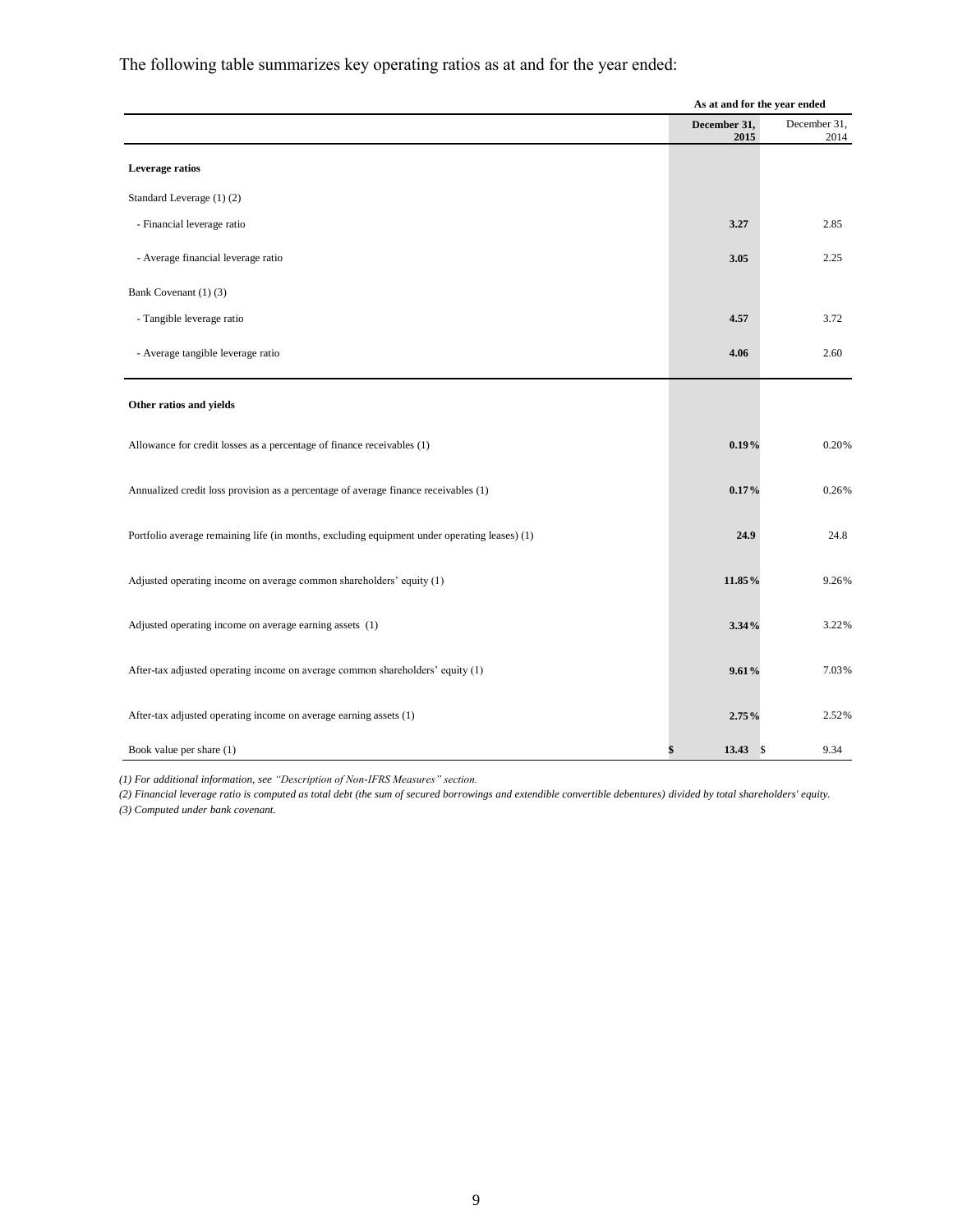## *Results of Operations - For the three months ended December 31, 2015, September 30, 2015 and December 31, 2014, and the twelve months ended December 31, 2015 and 2014*

The following table sets forth a summary of the Company's results of operations for the three months ended December 31, 2015, September 30, 2015 and December 31, 2014 and twelve months ended December 31, 2015 and 2014:

|                                                                                   | For the three-month periods ended<br>For the year ended |                       |                      |                      |                      |
|-----------------------------------------------------------------------------------|---------------------------------------------------------|-----------------------|----------------------|----------------------|----------------------|
|                                                                                   | December 31,<br>2015                                    | September 30,<br>2015 | December 31,<br>2014 | December 31,<br>2015 | December 31,<br>2014 |
| (in 000's for stated values, except per unit amounts)                             | S                                                       | \$                    | \$                   | S                    | \$                   |
| <b>Net Financial Income</b>                                                       |                                                         |                       |                      |                      |                      |
| Interest income                                                                   | 217,254                                                 | 161,210               | 102,527              | 609,578              | 298,868              |
| Rental revenue, net (1)                                                           | 75,406                                                  | 36,173                | 20,664               | 166,152              | 62,645               |
| Total interest income and rental revenue, net                                     | 292,660                                                 | 197,383               | 123,191              | 775,730              | 361,513              |
| Interest expense                                                                  | 119,521                                                 | 73,590                | 50,046               | 304,821              | 140,383              |
| Net interest income and rental revenue, net<br>before provision for credit losses | 173,139                                                 | 123,793               | 73,145               | 470,909              | 221,130              |
| Provision for credit losses                                                       | 7,360                                                   | 4,770                 | 2,268                | 18,641               | 12,945               |
| Net interest income and rental revenue, net                                       | 165,779                                                 | 119,023               | 70,877               | 452,268              | 208,185              |
| Management fees and other revenues                                                | 123,940                                                 | 65,908                | 54,780               | 305,731              | 125,755              |
| Net financial income                                                              | 289,719                                                 | 184,931               | 125,657              | 757,999              | 333,940              |
| <b>Operating Expenses</b>                                                         |                                                         |                       |                      |                      |                      |
| Salaries, wages and benefits                                                      | 70,386                                                  | 45,251                | 32,835               | 186,051              | 91,251               |
| General and administration expenses                                               | 57,795                                                  | 32,559                | 20,984               | 136,135              | 53,219               |
| Amortization of debenture synthetic discount                                      | 2,955                                                   | 2,906                 | 1,445                | 9,289                | 2,863                |
| Share-based compensation                                                          | 9,449                                                   | 8,774                 | 6,135                | 34,197               | 18,851               |
|                                                                                   | 140,585                                                 | 89,490                | 61,399               | 365,672              | 166,184              |
| <b>Business acquisition costs</b>                                                 |                                                         |                       |                      |                      |                      |
| Amortization of intangibles from acquisition                                      | 16,445                                                  | 4,972                 | 7,840                | 31,362               | 10,447               |
| Transaction and integration costs                                                 | 34,747                                                  | 128,068               | 3,346                | 203,283              | 99,141               |
|                                                                                   | 51,192                                                  | 133,040               | 11,186               | 234,645              | 109,588              |
| Net income before taxes                                                           | 97,942                                                  | (37,599)              | 53,072               | 157,682              | 58,168               |
| Tax expense                                                                       | (6, 491)                                                | (32, 943)             | 6,008                | (16,749)             | 4,099                |
| Net income for the period                                                         | 104,433                                                 | (4,656)               | 47,064               | 174,431              | 54,069               |
|                                                                                   |                                                         |                       |                      |                      |                      |
| Earnings per share [basic]                                                        | 0.25                                                    | (0.04)                | 0.16                 | 0.47                 | 0.16                 |
| Earnings per share [diluted]                                                      | 0.24                                                    | (0.04)                | 0.15                 | 0.46                 | 0.15                 |

*(1) Rental revenue, net is equal to rental income earned on equipment under operating leases, less depreciation on equipment under operating leases.*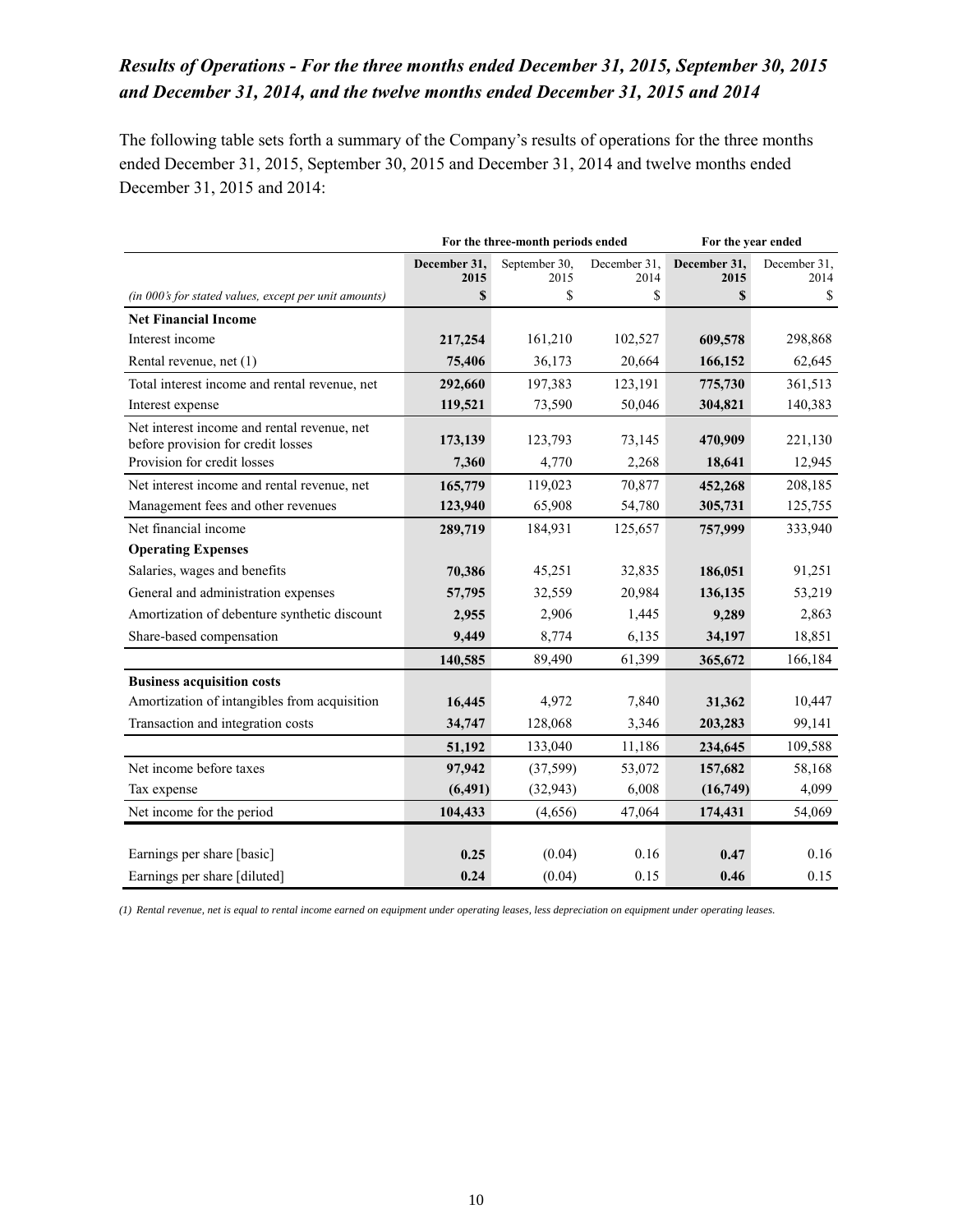### *Overall Performance Highlights for the Three-Months Ended December 31, 2015*

The Company's earning assets, consisting of the Company's net investment in finance receivables, equipment under operating leases and investment in managed fund, have grown substantially during the period to December 31, 2015 to \$20,470.0 million from \$9,028.9 million reported at December 31, 2014. The growth over December 31, 2014 is primarily due to the combined effect of the acquisition of the GE Fleet Operations in August and September 2015, which contributed \$7,785.5 million of finance receivables and equipment under operating leases, total new originations for the year in the amount of \$7,693.3 million, helped by the large contribution of the Trinity vendor program and origination volume contributed by PHH Arval, net of repayments, syndication activities, amortization of equipment under operating leases and changes in foreign exchange rates of \$4,027.6 million. Please refer to note 26 of the Company's Consolidated Financial Statements as at and for the year ended December 31, 2015 for a detailed roll-forward of finance receivables and equipment under operating leases during the year.

Net income before income taxes for the three months ended December 31, 2015 was \$97.9 million compared to a net income before income taxes of \$53.1 million reported for the three months ended December 31, 2014 and net loss before income taxes of \$37.6 million reported in the immediately preceding quarter. The loss in the immediately preceding quarter is the result of the transaction and integration costs incurred in the current quarter related to the acquisition of the GE Fleet Operations.

As indicated previously, management believes that adjusted operating income, a Non-IFRS Measure, is the most appropriate operating measure of the Company's performance as it excludes non-cash items related to share-based compensation and business acquisition costs which do not relate to maintaining operating activities. Adjusted operating income for the three month period ended December 31, 2015 was \$161.5 million, an increase of \$89.7 million or 124.9% over the amount reported during the comparative quarter ended December 31, 2014 and an increase of \$54.4 million or 50.8% over the amount reported during the immediately preceding quarter ended September 30, 2015. The increase over the comparative quarter ended December 31, 2014 and the immediately preceding quarter, is primarily the result of the acquisition of the GE Fleet Operations on August 31, 2015 and September 30, 2015, and of strong organic growth in the intervening periods.

As indicated previously, Management also believes that Free Operating Cash Flows and Free Operating Cash Flows per Share as described in the Non-IFRS Measures section of this MD&A are a key statistics to properly assess the operating performances of the Company to mostly reflect the substantial value being created by the very long deferral of cash income taxes and the investment value produced by that deferral. Thus, while the Company is reporting after-tax adjusted operating income per share (basic) of \$0.35 for the three months ended December 31, 2015, free operating cash flows per share (basic) reaches \$0.40, compared to \$0.19 and \$0.25, respectively, for the comparative three months ended December 31, 2014, and \$0.26 and \$0.32, respectively, for the immediately preceding quarter ended September 30, 2015.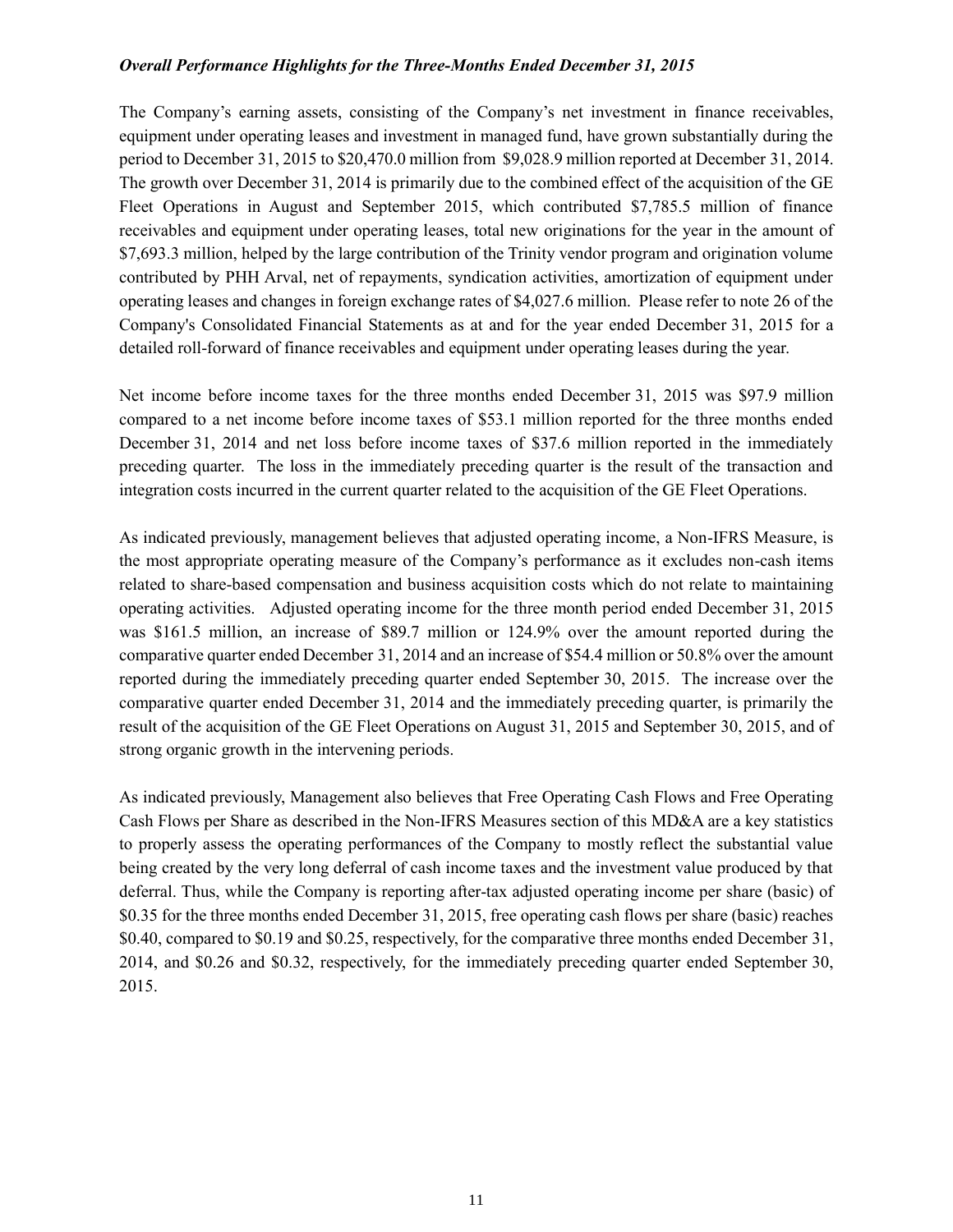### *Overall Performance Highlights for the Year Ended December 31, 2015*

The Company's earning assets, consisting of the Company's net investment in finance receivables, equipment under operating leases and investment in managed fund, have grown substantially during the period to December 31, 2015 to \$20,470.0 million from \$9,028.9 million reported at December 31, 2014. The growth over December 31, 2014 is primarily due to the combined effect of the acquisition of the GE Fleet Operations in August and September 2015, which contributed \$7,785.5 million of finance receivables and equipment under operating leases, total new originations for the year in the amount of \$7,693.3 million, helped by the large contribution of the Trinity vendor program and origination volume contributed by PHH Arval and the GE Fleet Operations, net of repayments, syndication activities, amortization of equipment under operating leases and changes in foreign exchange rates of \$4,027.6 million. Please refer to note 26 of the Company's Consolidated Financial Statements as at and for the year ended December 31, 2015 for a detailed roll-forward of finance receivables and equipment under operating leases during the year.

Net income before income taxes was \$157.7 million for the year ended December 31, 2015 compared to \$58.2 million for the prior year resulting from a substantial growth in total finance receivable and equipment under operating leases during the year from both organic originations and from the GE Fleet Operations acquisition net of an increase of \$125.0 million from increased business acquisition costs related to the acquisition of the GE Fleet Operations during the third quarter of 2015.

As indicated previously, management believes that adjusted operating income is the most appropriate operating measure of the Company's performance as it excludes non-cash items related to share-based compensation and business acquisition costs which do not relate to maintaining operating activities. Adjusted operating income for the year ended December 31, 2015 was \$435.8 million, an increase of \$246.3 million or 130.0% over the amount reported during the comparative year ended December 31, 2014. The increase over the comparative period ended December 31, 2014 is primarily the result of the acquisition of the PHH Arval on July 7, 2014 and the GE US Fleet Operations during Q3 2015, and strong organic growth.

As indicated previously, Management also believes that Free Operating Cash Flows and Free Operating Cash Flows per Share as described in the Non-IFRS Measures section of this MD&A are key statistics to properly assess the operating performances of the Company to mostly reflect the substantial value being created by the very long deferral of cash income taxes and the investment value produced by that deferral. Thus, while the Company is reporting after-tax adjusted operating income per share of \$1.08 for the year ended December 31, 2015, free operating cash flows per share reaches \$1.33 per share, compared to \$0.57 and \$0.76, respectively, for the comparative year ended December 31, 2014.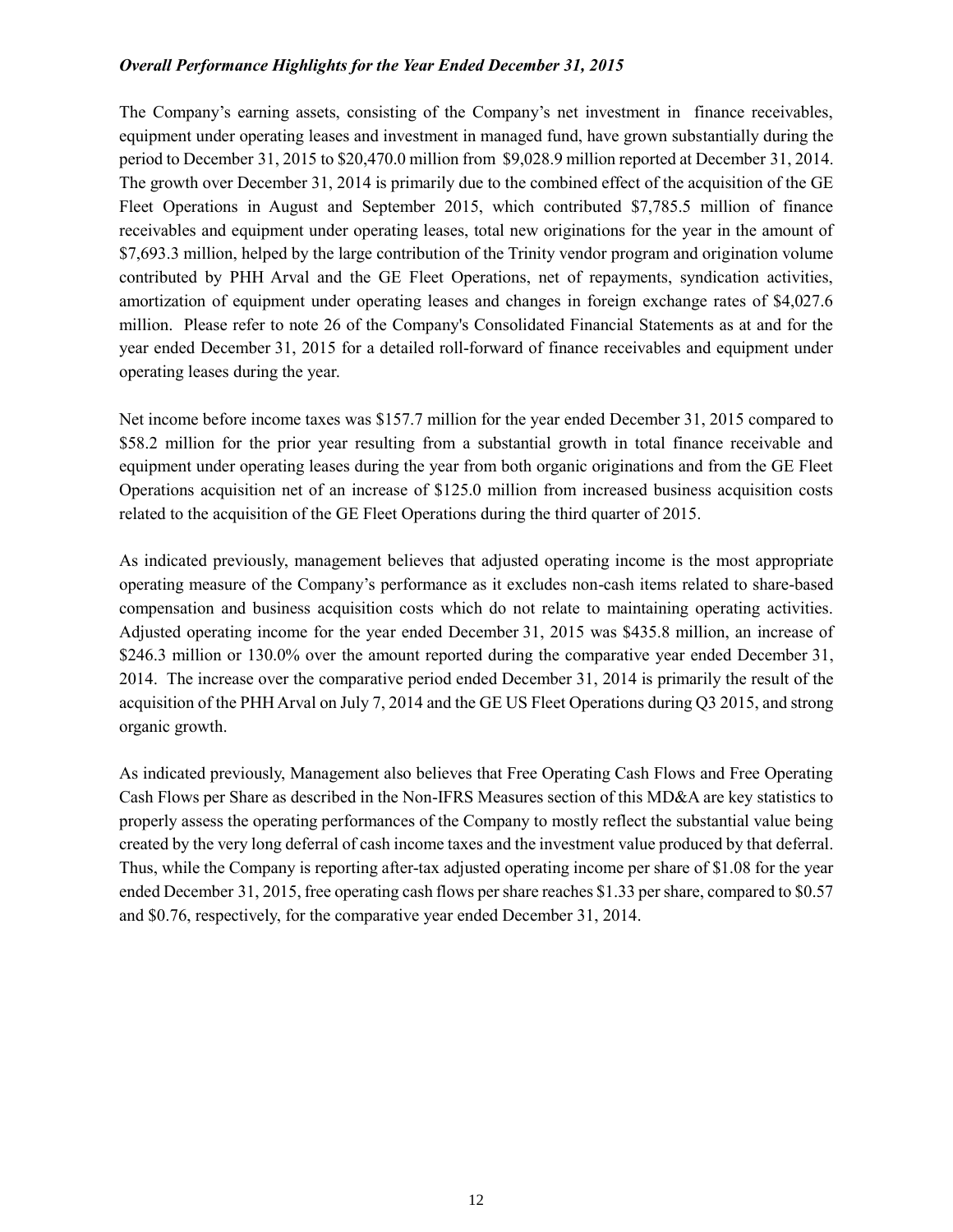# *Consolidated Financial Position*

The following table sets forth a summary of the Company's consolidated financial position as of the dates presented:

|                                                       | December 31,<br>2015 | September 30.<br>2015 | December 31,<br>2014 |
|-------------------------------------------------------|----------------------|-----------------------|----------------------|
| (in 000's for stated values, except per unit amounts) | \$                   | \$                    | \$                   |
|                                                       |                      |                       |                      |
| Cash                                                  | 61,007               | 47,459                | 66,869               |
| Restricted cash                                       | 619,870              | 466,540               | 443,238              |
| Finance receivables                                   | 17,555,296           | 16,347,221            | 8,465,989            |
| Equipment under operating leases                      | 4,126,553            | 3,991,195             | 1,279,670            |
| Investment in managed fund                            | 154,012              | 144,340               |                      |
| Derivative financial instruments                      | 18,114               | 15,831                | 5,746                |
| Deferred tax assets                                   | 142,563              | 135,870               | 39,405               |
| Other non-portfolio assets                            | 2,485,930            | 2,424,022             | 989,585              |
| Total assets                                          | 25, 163, 345         | 23,572,478            | 11,290,502           |
|                                                       |                      |                       |                      |
| Accounts payable and accrued liabilities              | 654,638              | 660,578               | 368,113              |
| Secured borrowings                                    | 17,862,038           | 16,576,204            | 7,751,395            |
| Convertible debentures                                | 836,472              | 831,916               | 303,147              |
| Derivative financial instruments                      | 33,359               | 65,066                | 11,196               |
| Deferred tax liabilities                              | 59,283               | 61,369                | 25,700               |
| <b>Total liabilities</b>                              | 19,445,790           | 18, 195, 133          | 8,459,551            |
| Shareholders' equity                                  | 5,717,555            | 5,377,345             | 2,830,951            |
| Total liabilities and shareholders' equity            | 25,163,345           | 23,572,478            | 11,290,502           |

Element's audited financial statements and related management discussion and analysis as at and for the year ended December 31, 2015 have been filed on SEDAR (www.sedar.com).

#### **About Element Financial Corporation**

With total assets of \$25.2 billion, Element Financial Corporation is one of North America's leading fleet management and equipment finance companies. Element operates across North America in four verticals of the equipment finance market (Fleet Management, Rail Finance, Commercial & Vendor Finance, and Aviation Finance) and in Australia and New Zealand in the Fleet Management business.

### **Contact:**

| John Sadler                  | Michel Béland           |
|------------------------------|-------------------------|
| <b>Senior Vice President</b> | Chief Financial Officer |
| $(416)$ 646-5689             | $(416)$ 646-5680        |
| isadler@elementcorp.com      | mbeland@elementcorp.com |